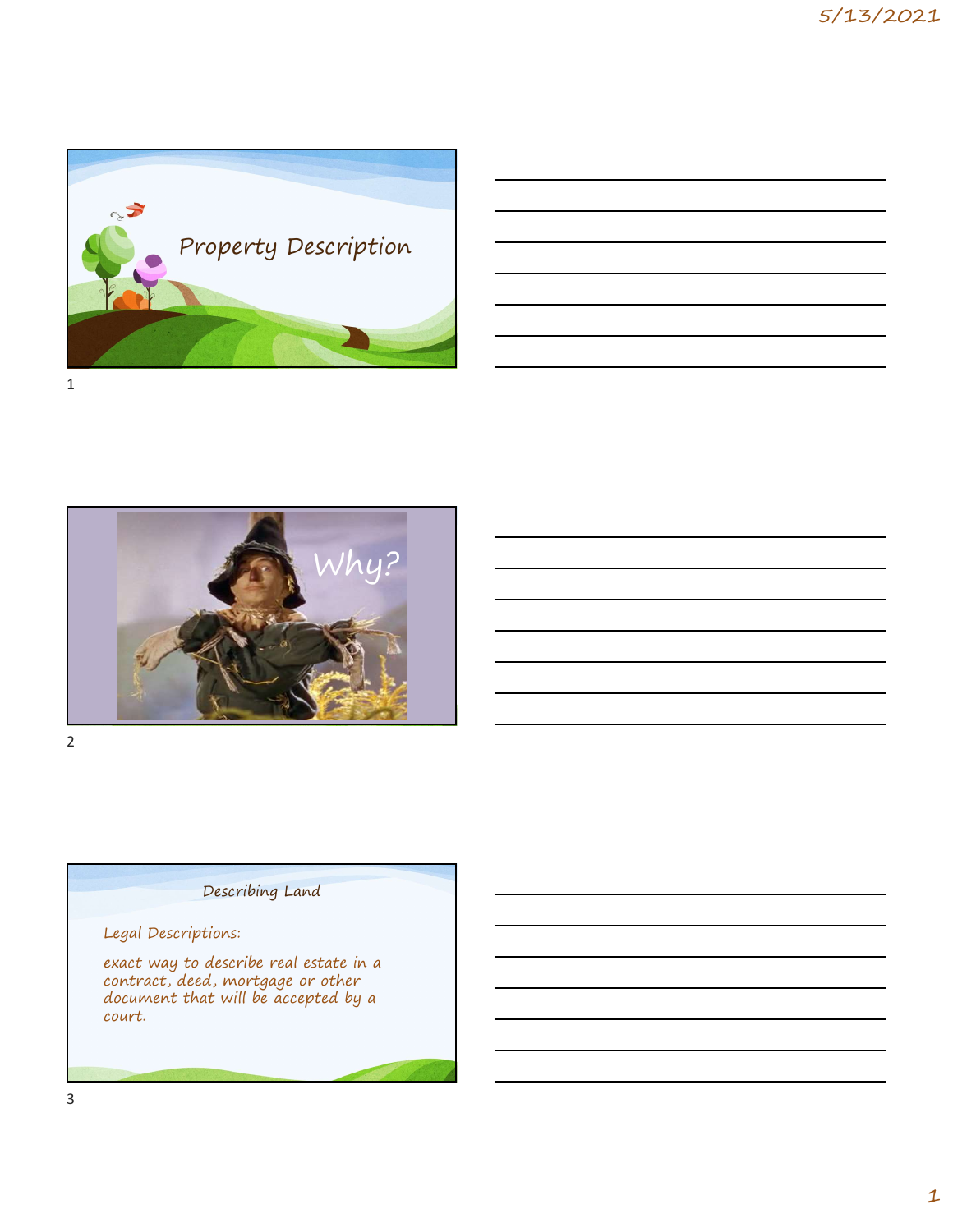



# Ways to Describe Land in the US

- 1. Metes and Bounds (distance & direction)
- 2. Government (Rectangular) Survey
- 
- 
- 

### $5<sub>5</sub>$

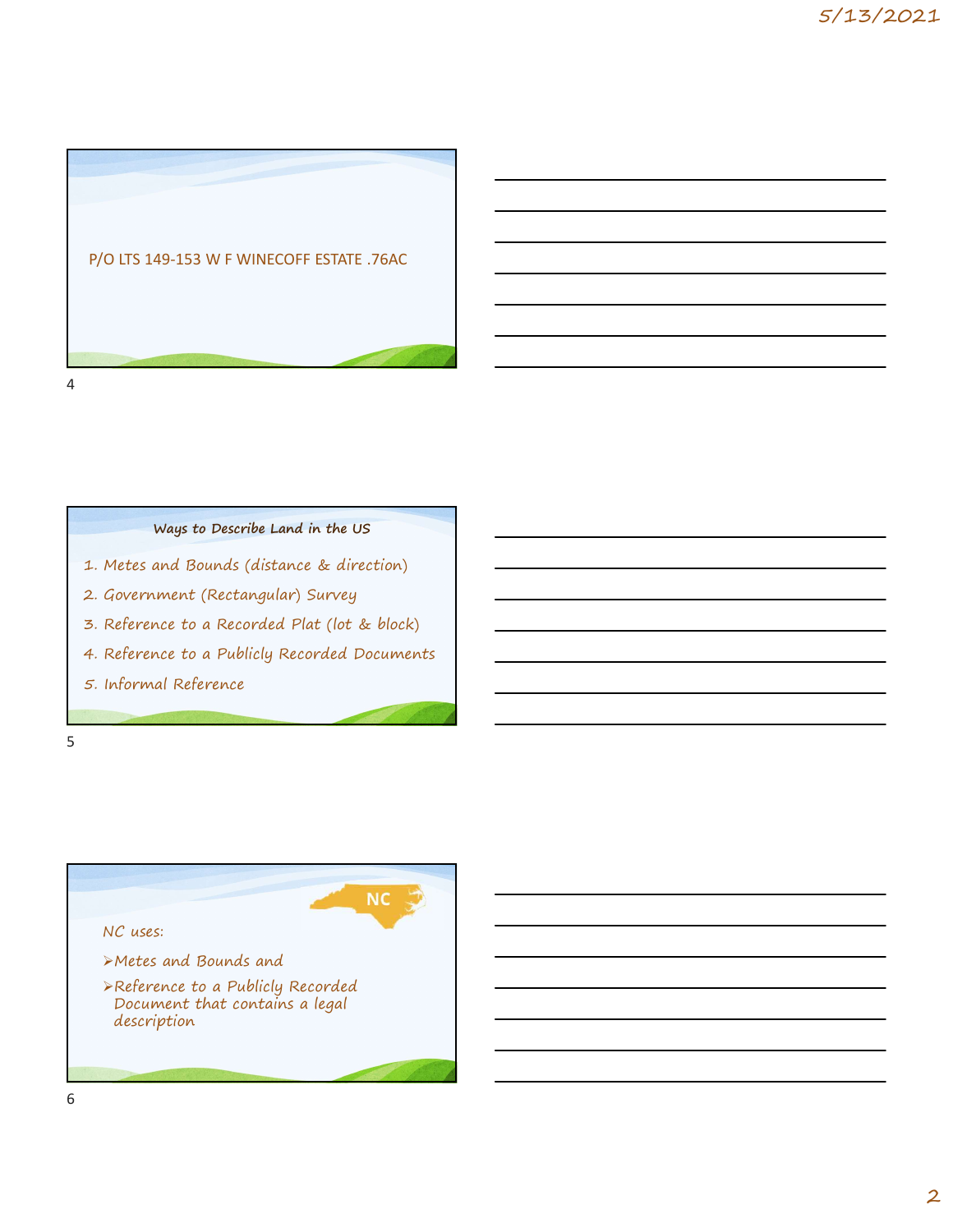

7





In Section 17, 28 feet to the South right of way line of Silver Lake Road and the Point of Beginning; thence continue S 0-degrees 03' 08" E, 409.67 feet; thence N 89 degrees 54' 41" W, 314.69 feet to the East line of a 20 foot easement; thence run N 0 degrees 04' 27" W along said line, 409.50 feet to the South right of way line of Silver Lake Road, thence run S 89 degrees 56' 41" E along said line 314.86 feet to the Point of **Beginning** 

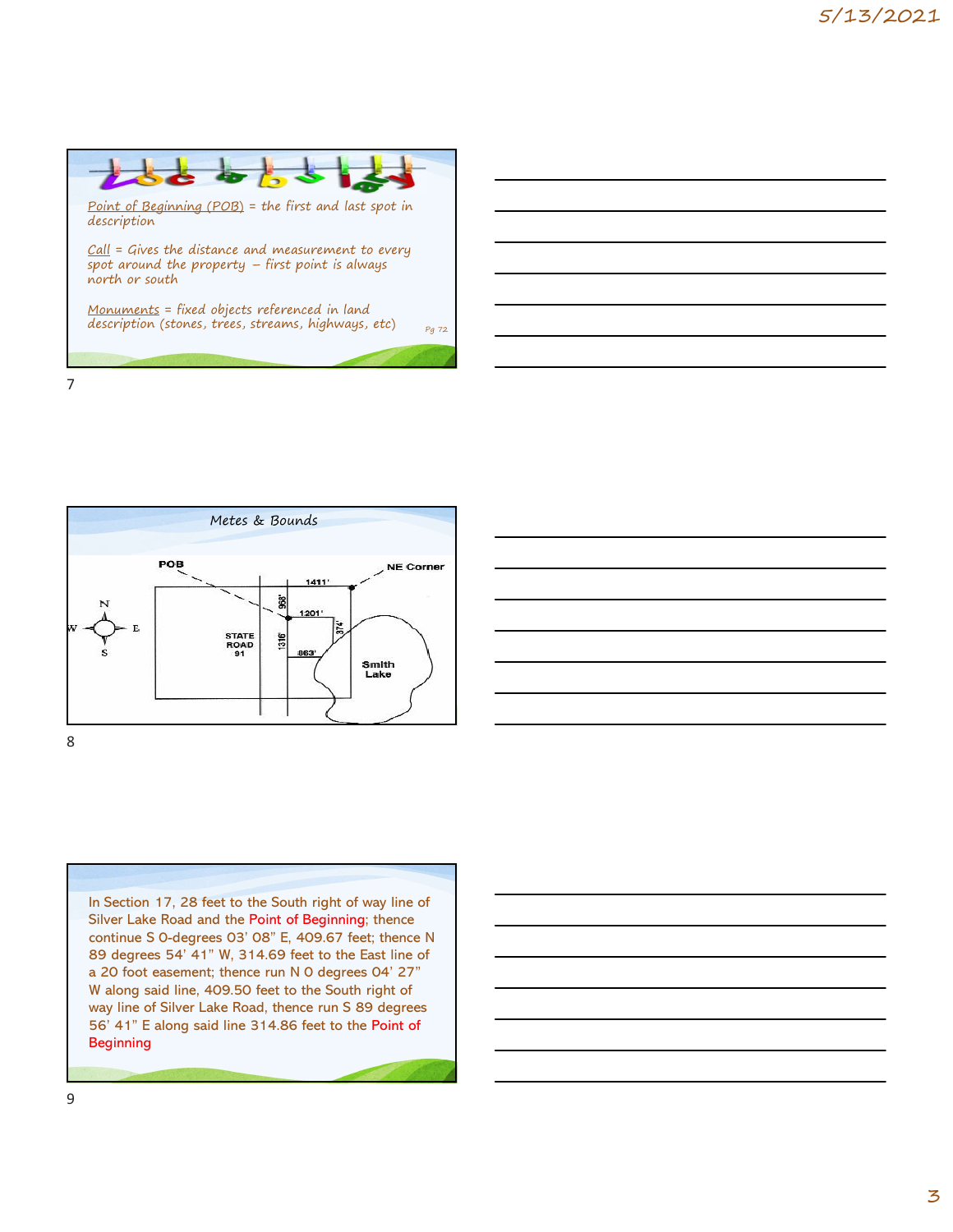

10



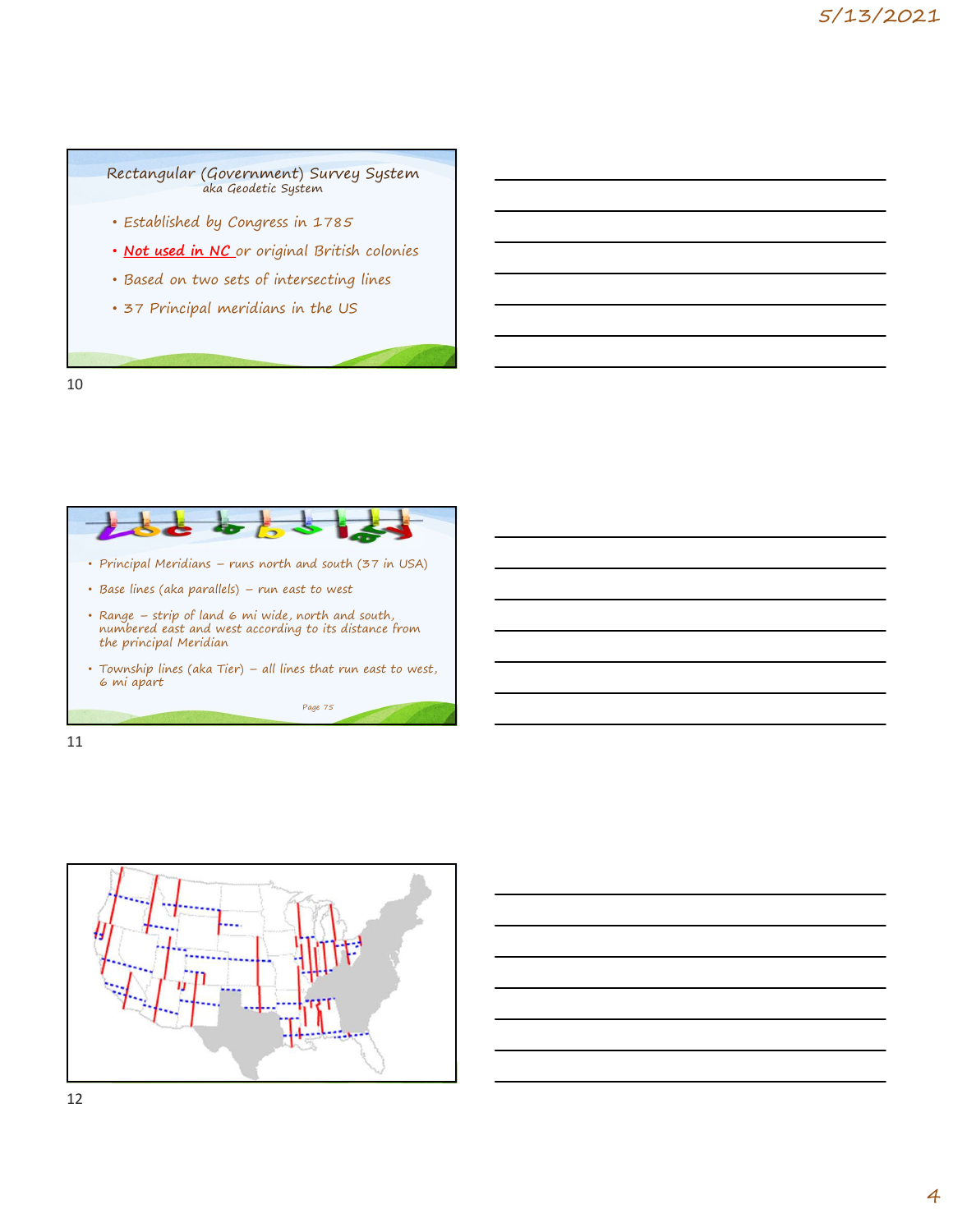









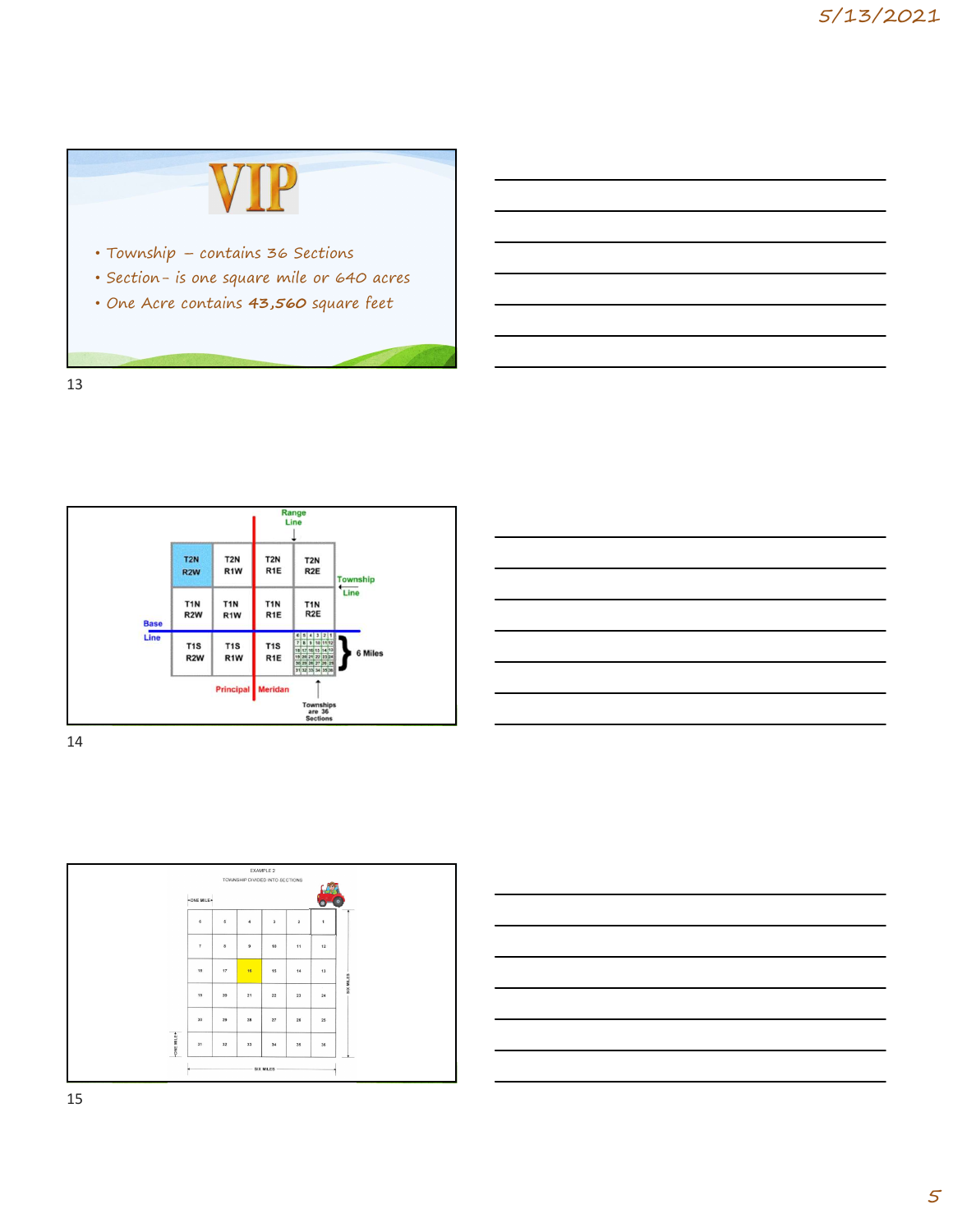|                                         | 5,280 Feet = $1$ mile          |                                                                   |                                |                                                                                               |         |  |
|-----------------------------------------|--------------------------------|-------------------------------------------------------------------|--------------------------------|-----------------------------------------------------------------------------------------------|---------|--|
| 1,320                                   | 1,320                          | 2,640                                                             |                                |                                                                                               |         |  |
| W <sup>1</sup> /2<br>2,640<br>of NW1/4  | $E^{1/2}$<br>of NW1/4          |                                                                   | NE <sup>1</sup> /4             |                                                                                               |         |  |
| (80 Acres)                              | (80 Acres)                     |                                                                   | (160 Acres)                    |                                                                                               |         |  |
|                                         |                                | N <sup>1</sup> / <sub>2</sub> of NW <sup>1</sup> /4<br>of $SE1/4$ | $W1/2$ of                      |                                                                                               |         |  |
| NW <sup>1</sup> /4<br>1,320<br>of SW1/4 | NE <sup>1</sup> /4<br>of SW1/4 | (20 Acres)                                                        | NE <sup>1</sup> /4<br>of SE1/4 |                                                                                               |         |  |
| (40 Acres)                              | (40 Acres)                     | 20 Acres                                                          | (20 Acres)                     | 1 Furlong 20 Acres                                                                            |         |  |
|                                         |                                |                                                                   | 5 Acres                        | 5<br>5                                                                                        |         |  |
| SW <sup>1</sup> /4<br>1,320<br>of SW1/4 | 40 Acres                       | (10 Acres) (10 Acres)                                             | 5 Acres                        | Acs. Acs.                                                                                     |         |  |
| (40 Acres)                              | 440 Yards                      | 660<br>Feet                                                       | 660<br>Feet                    | SE <sup>1</sup> / <sub>4</sub> of<br>SE <sup>1</sup> / <sub>4</sub> of<br>$SE1/4$<br>10 Acres | Page 76 |  |

| Page 76 |  |
|---------|--|



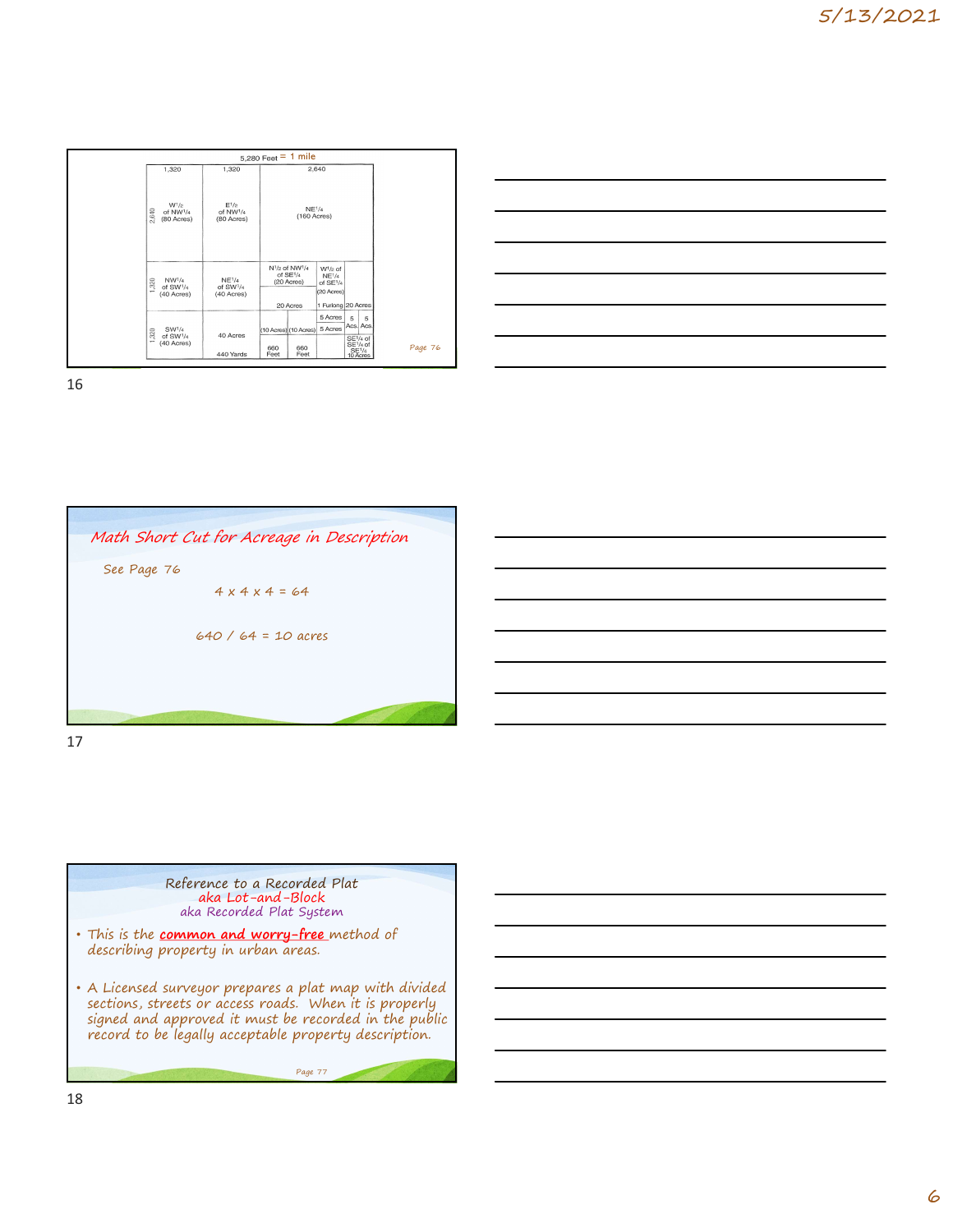# Reference to a Recorded Deed

- Should only be prepared by professional land surveyor or lawyer
- Realtors should not attempt to draft legal descriptions



19

# Reference to a Recorded Deed

- Used in North Carolina
- Off an earlier deed to the identical property
- Deeds do not make reference to buildings on the property

20

## Surveys

- Professional land surveyor sketches a survey showing location and dimensions of a parcel, identifies encroachments and easements
- Physical survey aka mortgage location survey aka identification survey show location, size, shape of buildings on the parcel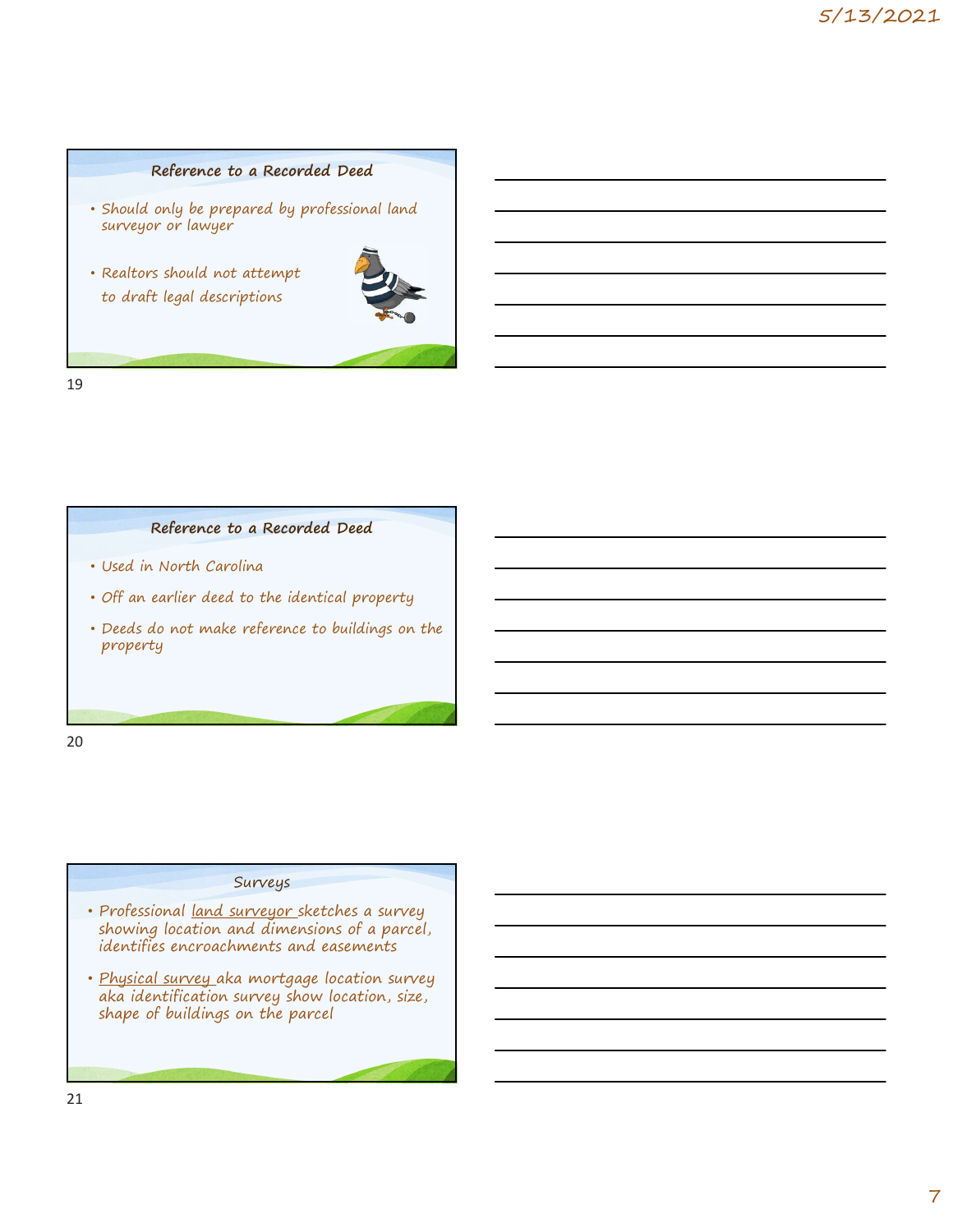# Surveys, Cont'd • Topographic Survey shows lay which is a substitute of the source of the source of the source of the source o of land (hills and valleys) • Banks often want to verify the collateral of the loan they're making SURVEYS ARE ONLY VALID ON THE DAY THEY ARE DONE Panks often want to verify the collateral of<br>the loan they're making<br>SURVEYS ARE ONLY VALID<br>ON THE DAY THEY ARE DONE<br>In the Rectangular Survey System, a<br>a. Six miles<br>a. Six miles<br>b. 640 Acres<br>c. 42 Sections<br>d. A parallel a b. 640 Acres<br>
Action Control on THE DAY THEY ARE DONE<br>
ON THE DAY THEY ARE DONE<br>
ON THE DAY THEY ARE DONE<br>
<br>
In the Rectangular Survey System, a<br>
a. Six miles<br>
b. 640 Acres<br>
c. 42 Sections<br>
d.A parallel and a meridian SURVEYS ARE ONLY VALID<br>
ON THE DAY THEY ARE DONE<br>
In the Rectangular Survey System, a<br>
a. Six miles<br>
b. 640 Acres<br>
c. 42 Sections<br>
d.A parallel and a meridian

22





23

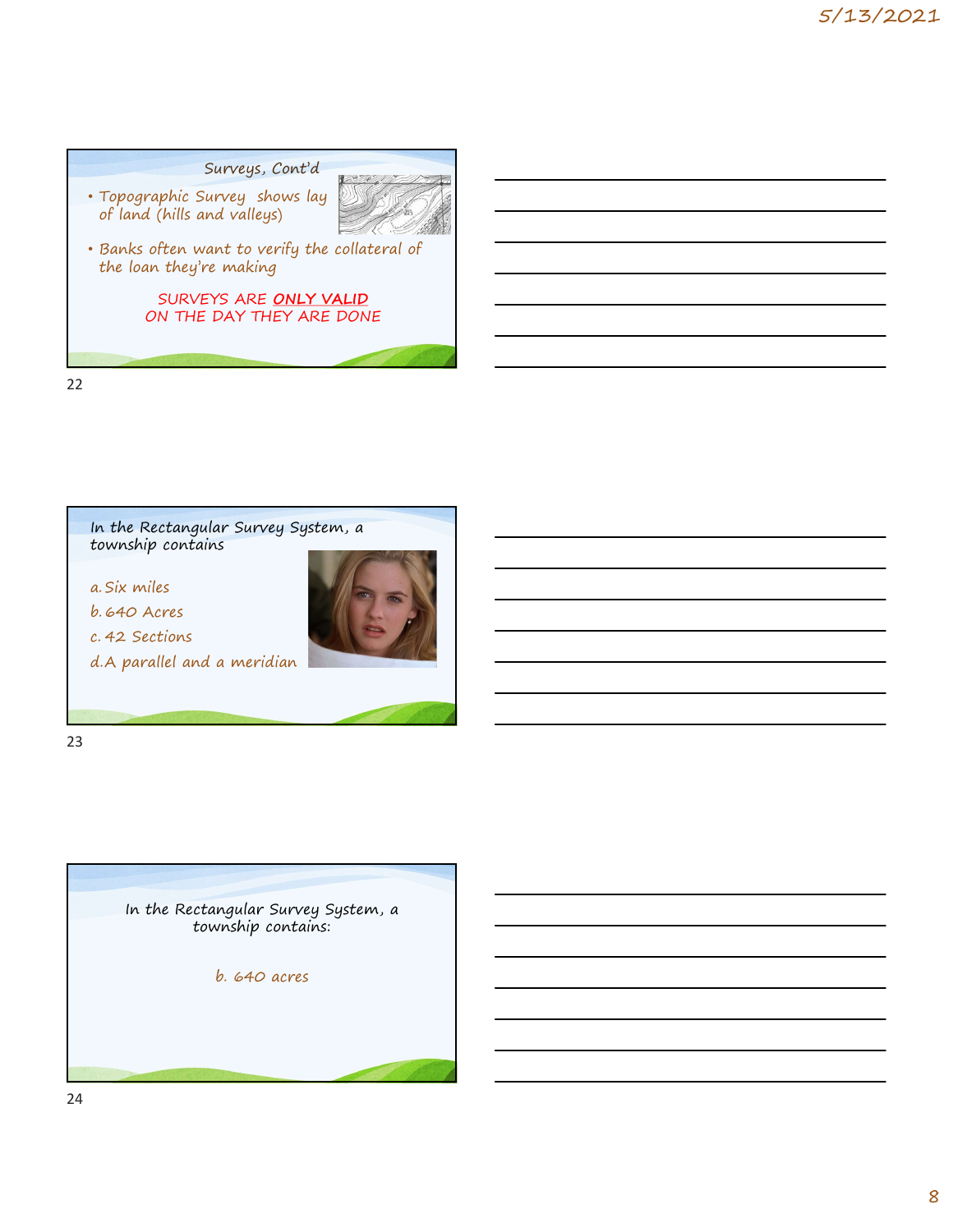







property



- 
- 
- satisfied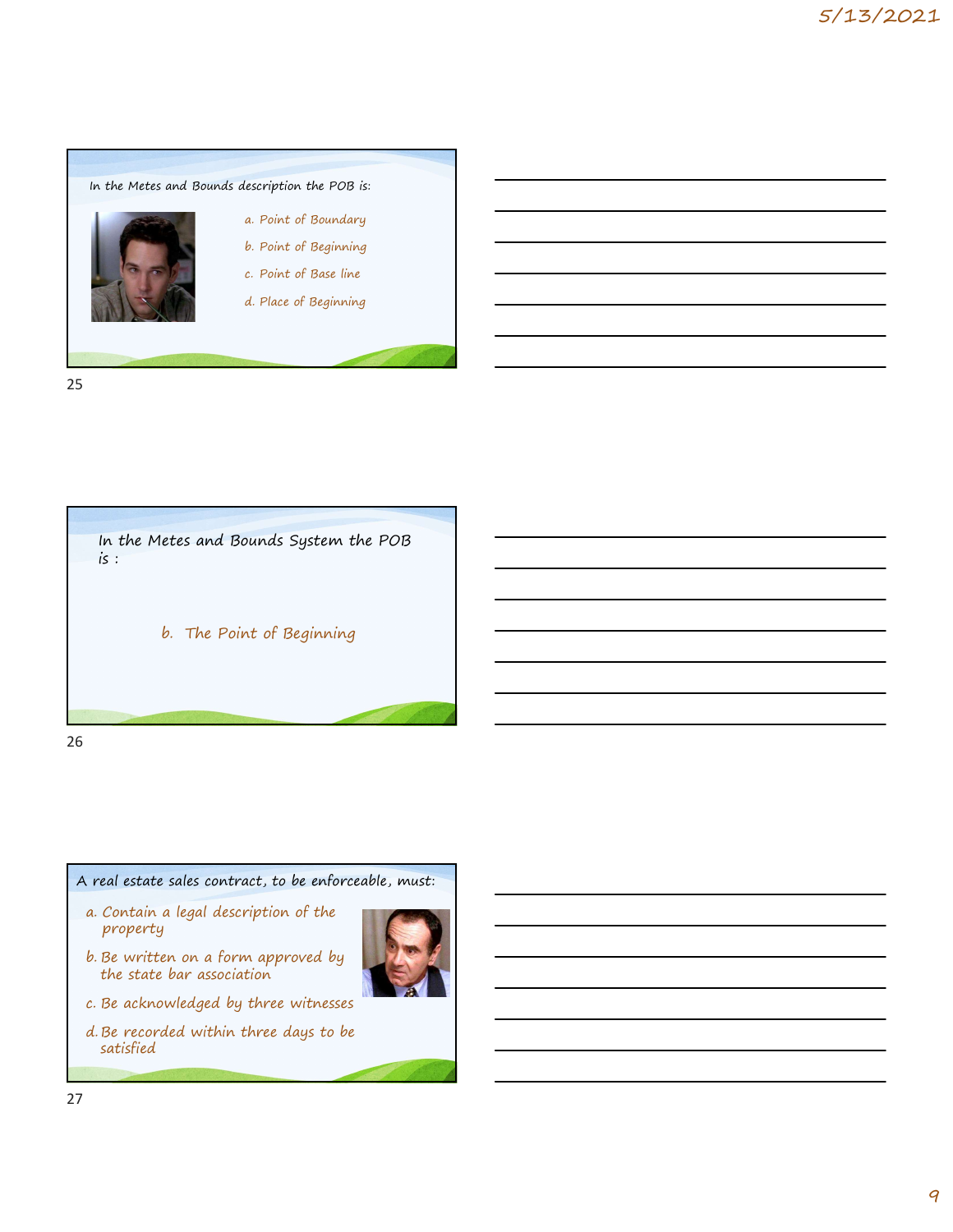